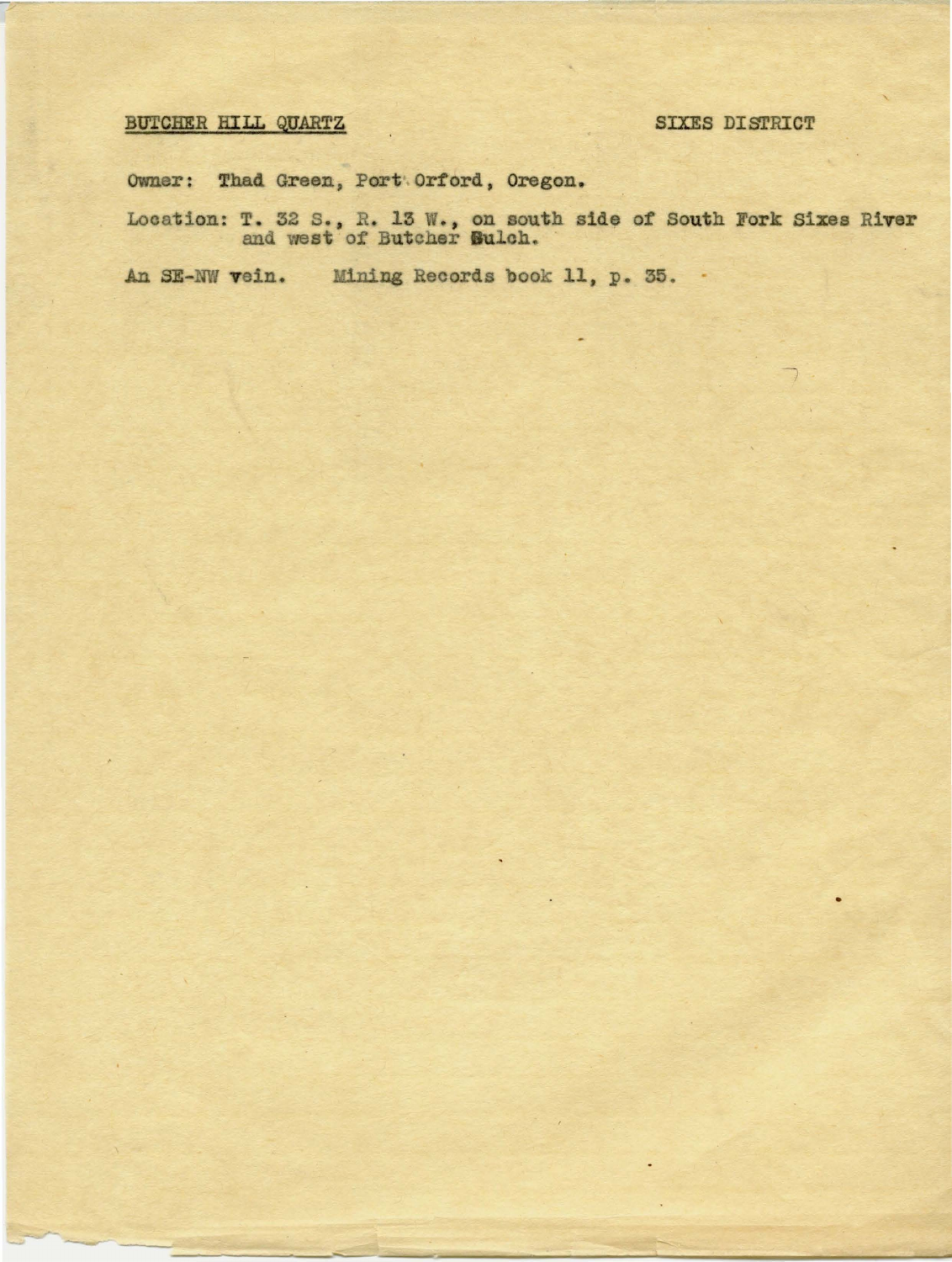Quarty Los. Butcher Hill no2. Le 17 filst Lins River mining Dist. Courry Co. Butcher Gulch. Lee - Twy 32, R 13W Strike- SE. + NW. Thad Green Loe Part Orford. Ore. Walter Wm. Harpor & Ed Divilbus mitness.<br>Mining Record Book 11 106 35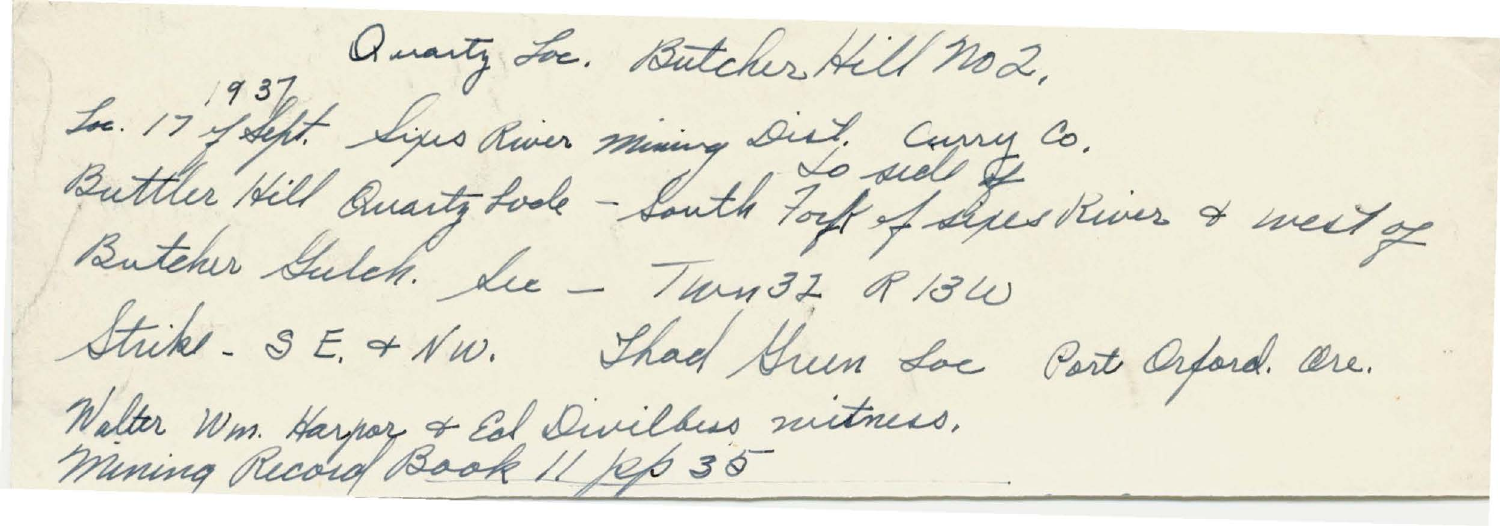CRIB MINERAL RESOURCES FILE 12 RECORD IDENTIFICATION RECORD NO............ M020200 RECORD TYPE........... XIM INFORMATION SOURCE... 1 DEPOSIT NO. ........... DDGMI 93-117 MAP CODE NO. OF REC. REPORTER NAME............................ FERNS, MARK L. (BROOKS, HOWARD C.) AFFILIATION..................... ODGMI DATE ............................... 81 04 NAME AND LOCATION BUTCHER HILL QUARTZ DEPOSIT NAME...... MINING DISTRICT/AREA/SUBDIST/ SIXES RIVER COUNTRY CODE.................. US COUNTRY NAME: UNITED STATES STATE CODE................ OR STATE NAME: OREGON COUNTY.................... CURRY DRAINAGE AREA............. 17100305 PACIFIC NORTHWEST PHYSIOGRAPHIC PROV........ 13 KLAMATH MOUNTAINS LAND CLASSIFICATION....... 41 QUAD SCALE QUAD NO OR NAME 1: 62500 **POWERS (1954)** LATITUDE **LONGITUDE**  $42 - 46 - 27N$  $124 - 14 - 13W$ UIM NORTHING UTM EASTING UTH ZONE NO 4736250 398800  $+10$ TWP....... 0325 RANGE.... 013W SECTION.. 21 MERIDIAN. WILLAMETTE ACCURACY DF LOCATION ESTIMATED COMMODITY INFORMATION COMMODITIES PRESENT ........... AU

CARLINGTHAFINE OR CONTRACTOR CARDIOLERY